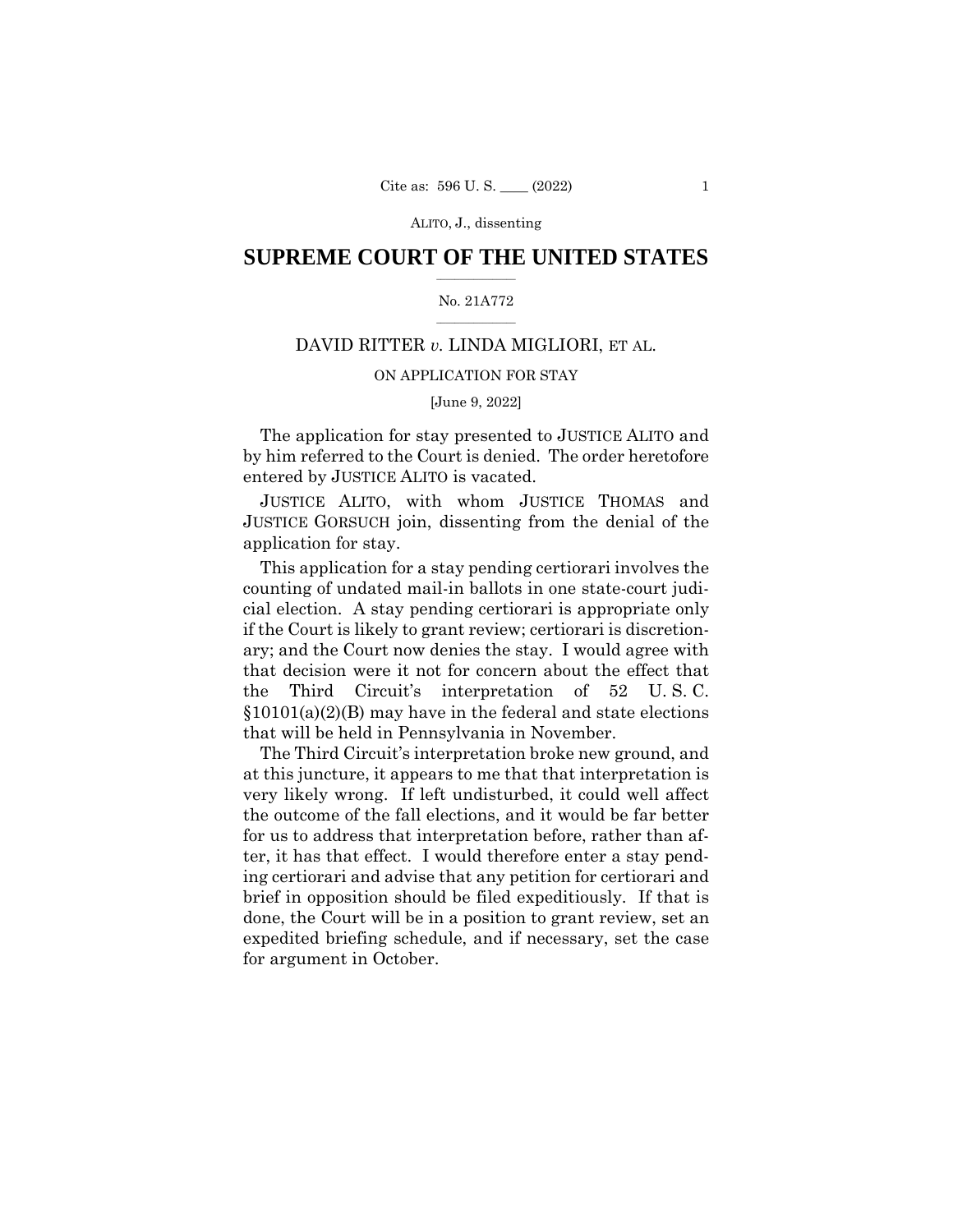## 2 RITTER *v.* MIGLIORI

#### ALITO, J., dissenting

To illustrate why the Third Circuit's interpretation is sufficiently questionable and important to merit review, I offer the following thoughts on the interpretation of the statute in question. As I will explain, it appears to me, based on the review that I have been able to conduct in the time allowed, that the Third Circuit's interpretation is very likely wrong. It seems plainly contrary to the statutory language, but as is almost always the case when we decide whether to grant emergency relief, I do not rule out the possibility that further briefing and argument might convince me that my current view is unfounded. But with that caveat, I will proceed to discuss the statutory language.

The statutory provision in question reads as follows:

"No person acting under color of law shall . . . deny the right of any individual to vote in any election because of an error or omission on any record or paper related to any application, registration, or other act requisite to voting, if such error or omission is not material in determining whether such individual is qualified under State law to vote in such election." §10101(a)(2)(B).

This provision has five elements: (1) the proscribed conduct must be engaged in by a person who is "acting under color of law"; (2) it must have the effect of "deny[ing]" an individual "the right to vote"; (3) this denial must be attributable to "an error or omission on [a] record or paper"; (4) the "record or paper" must be "related to [an] application, registration, or other act requisite to voting"; and (5) the error or omission must not be "material in determining whether such individual is qualified under State law to vote in such election." *Ibid.* 

The Third Circuit held that the failure to count mail-in ballots that did not include the date on which they were filled out constituted a violation of this provision, but the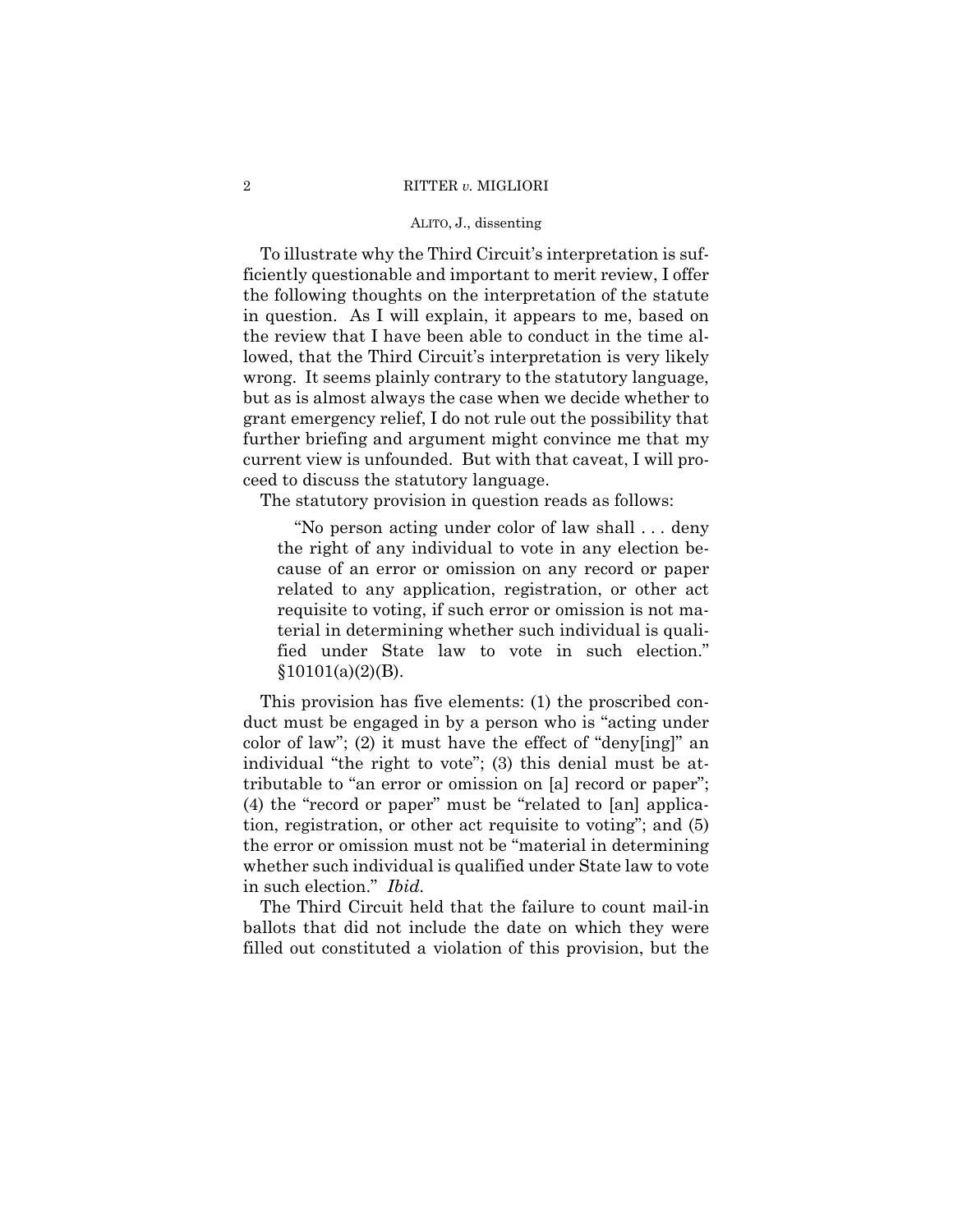Third Circuit made little effort to explain how its interpretation can be reconciled with the language of the statute. In my view, however, it appears that elements 2 and 5 are clearly not met.1

I will start with element 2. When a mail-in ballot is not counted because it was not filled out correctly, the voter is not denied "the right to vote." Rather, that individual's vote is not counted because he or she did not follow the rules for casting a ballot. "Casting a vote, whether by following the directions for using a voting machine or completing a paper ballot, requires compliance with certain rules." *Brnovich* v. *Democratic National Committee*, 594 U.S. \_\_\_, \_\_\_ (2021) (slip op., at 16). A registered voter who does not follow the rules may be unable to cast a vote for any number of reasons. A voter may go to the polling place on the wrong day or after the polls have closed. A voter may go to the wrong polling place and may not have time to reach the right place before it is too late. A voter who casts a mail-in ballot may send it to the wrong address. A State's refusal to count the votes of these voters does not constitute a denial of "the right to vote." Even the most permissive voting rules must contain some requirements, and the failure to follow those rules constitutes the forfeiture of the right to vote, not the denial of that right.

Element 5 weighs even more heavily against the Third Circuit's interpretation. This element requires that the error or omission be "material in determining whether such individual is qualified under State law to vote in such election." There is no reason why the requirements that must be met in order to register (and thus be "qualified") to vote should be the same as the requirements that must be met in order to cast a ballot that will be counted. Indeed, it

 $^1$ Elements 1 and 3 are satisfied, but for the reasons explained below, see n. 2, *infra*, the Third Circuit's interpretation is not consistent with the most natural reading of element 4.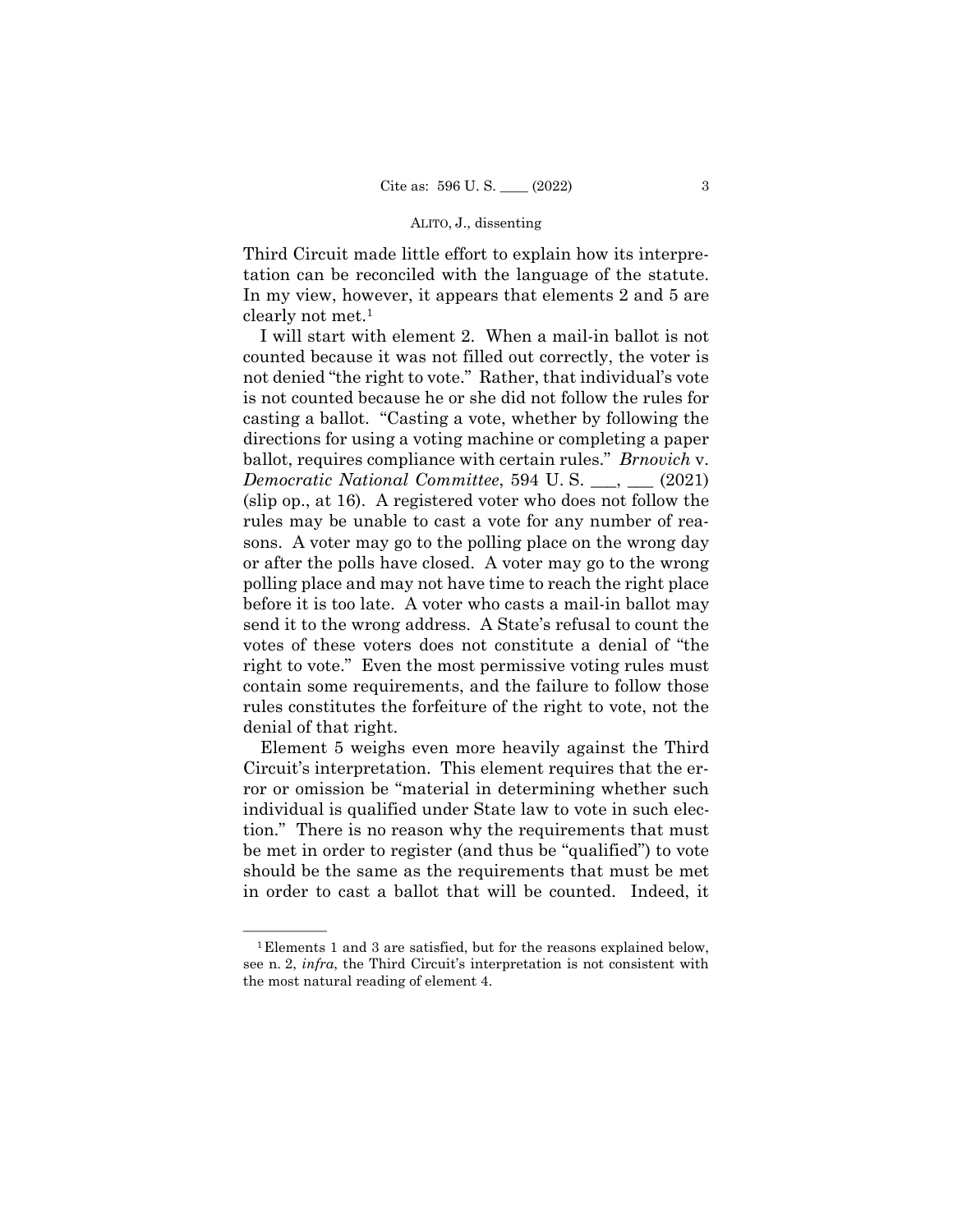would be silly to think otherwise. Think of the previously mentioned hypothetical voters whose votes were not counted because they did not follow the rules for casting a vote. None of the rules they violated—rules setting the date of an election, the location of the voter's assigned polling place, the address to which a mail-in ballot must be sent has anything to do with the requirements that must be met in order to establish eligibility to vote, and it would be absurd to judge the validity of voting rules based on whether they are material to eligibility.

Under Pennsylvania law, a person is qualified to vote if he or she is at least 18 years old on the day of the election, has been a citizen of the State for at least one month, has lived in the relevant election district for at least 30 days, and is not imprisoned for a felony. See 25 Pa. Cons. Stat. §1301 (2002). Other requirements must be met in order for a mail-in ballot to be counted. Among other things, a statute provides that a voter "*shall . . .* fill out, *date* and sign" a declaration printed on the outer security envelope in which the actual ballot is sealed. S. 422, 2020 Gen. Assem., Reg. Sess. (Pa.), codified at Pa. Stat. Ann., Tit. 25, §3150.16(a) (emphasis added); see also *Migliori* v. *Lehigh County Bd. of Elections*, No. 5:22–cv–0397 (ED Pa., Mar. 16, 2022), App. to Application 23a–24a. The Pennsylvania Supreme Court has held that the inclusion of the date on which the ballot was filled out is mandatory and that undated ballots cannot be counted, see *In re Canvass of Absentee and Mail-in Ballots of Nov. 3*, *2020 General Election*, 241 A. 3d 1058 (Pa. 2020), but the Third Circuit held that this state-law rule is preempted by  $52 \text{ U. S. C. } $10101(a)(2)(B)$  because the inclusion of a date is not material to the question whether a person is qualified to vote.

Can that possibly be correct? One may argue that the inclusion of a date does not serve any strong purpose and that a voter's failure to date a ballot should not cause the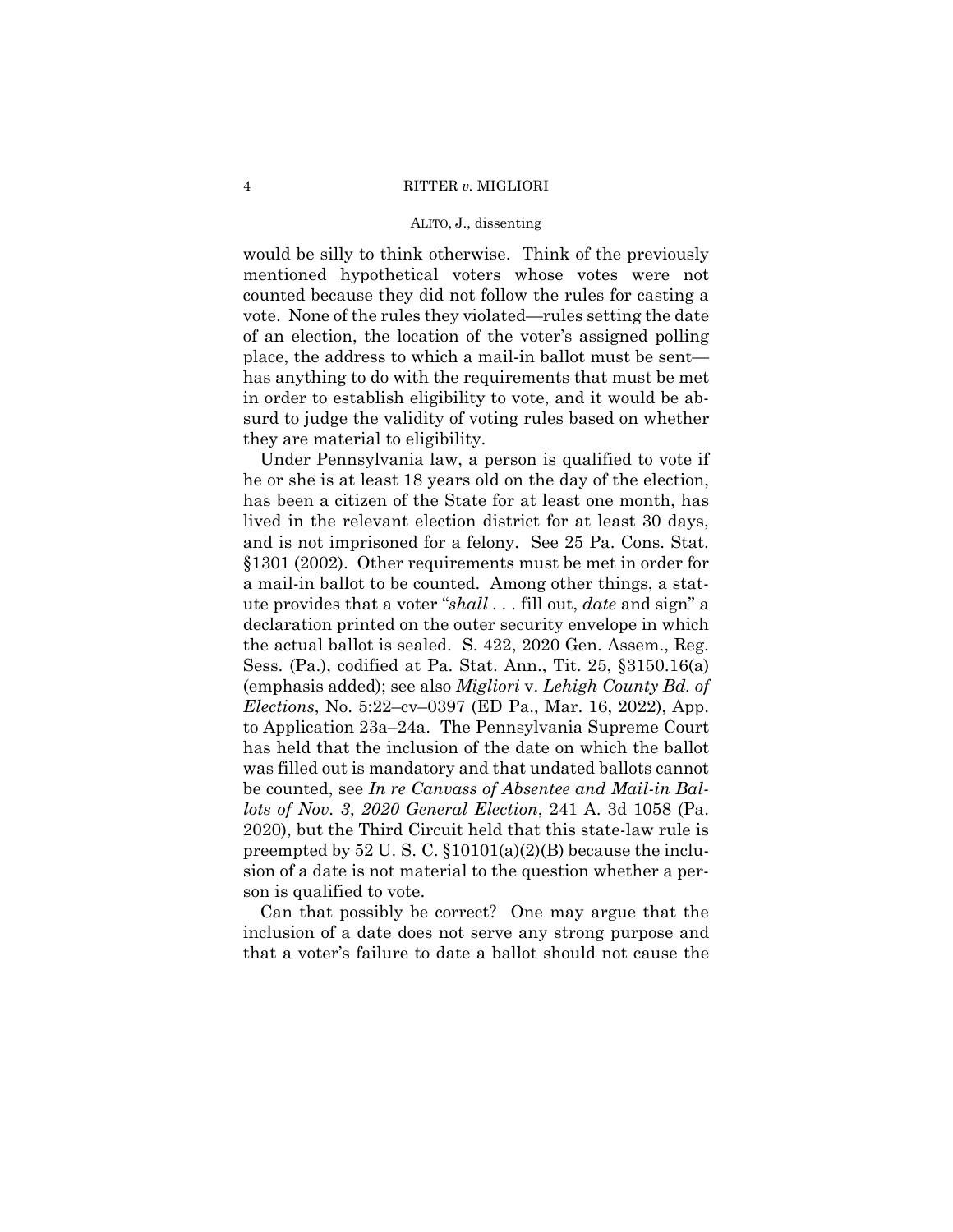ballot to be disqualified. But  $$10101(a)(2)(B)$  does not address that issue. It applies only to errors or omissions that are not material to the question whether a person is qualified to vote. It leaves it to the States to decide which voting rules should be mandatory.

The problem with the Third Circuit's interpretation can be illustrated by considering what would happen if it were applied to a mail-in voting rule that is indisputably important, namely, the requirement that a mail-in ballot be signed. Pa. Stat. Ann., Tit. 25, §3150.16(a). Suppose a voter did not personally sign his or her ballot but instead instructed another person to complete the ballot and sign it using the standard notation employed when a letter is signed for someone else: "p. p. John or Jane Doe." Or suppose that a voter, for some reason, typed his or her name instead of signing it. Those violations would be material in determining whether a ballot should be counted, but they would not be "material in determining whether such individual is qualified under State law to vote in such election." Therefore, under the Third Circuit's interpretation, a ballot signed by a third party and a ballot with a typed name rather than a signature would have to be counted. It seems most unlikely that this is what  $52 \text{ U.S. C. }$  \$10101(a)(2)(B) means.2

 $2$ In light of what I have written about elements 2 and 5, it is unlikely that element 4 must be addressed, but for the sake of completeness, I will add that the language of that provision must be given a strained meaning in order to make it applicable to the validity of a rule about filling out a mail-in ballot. Element 4 demands that a "record or paper" must be "related to [an] application, registration, or other act requisite to voting." 52 U. S. C. §10101(a)(2)(B). A mail-in ballot is a "record or paper," and it does not appear to be related in any direct sense to any "application" or "registration," so the question is whether it is "related to" some "other act requisite to voting." But the casting of a ballot constitutes the act of voting. Indeed, the statute specifies that "the word 'vote' includes all action necessary to make a vote effective including . . .